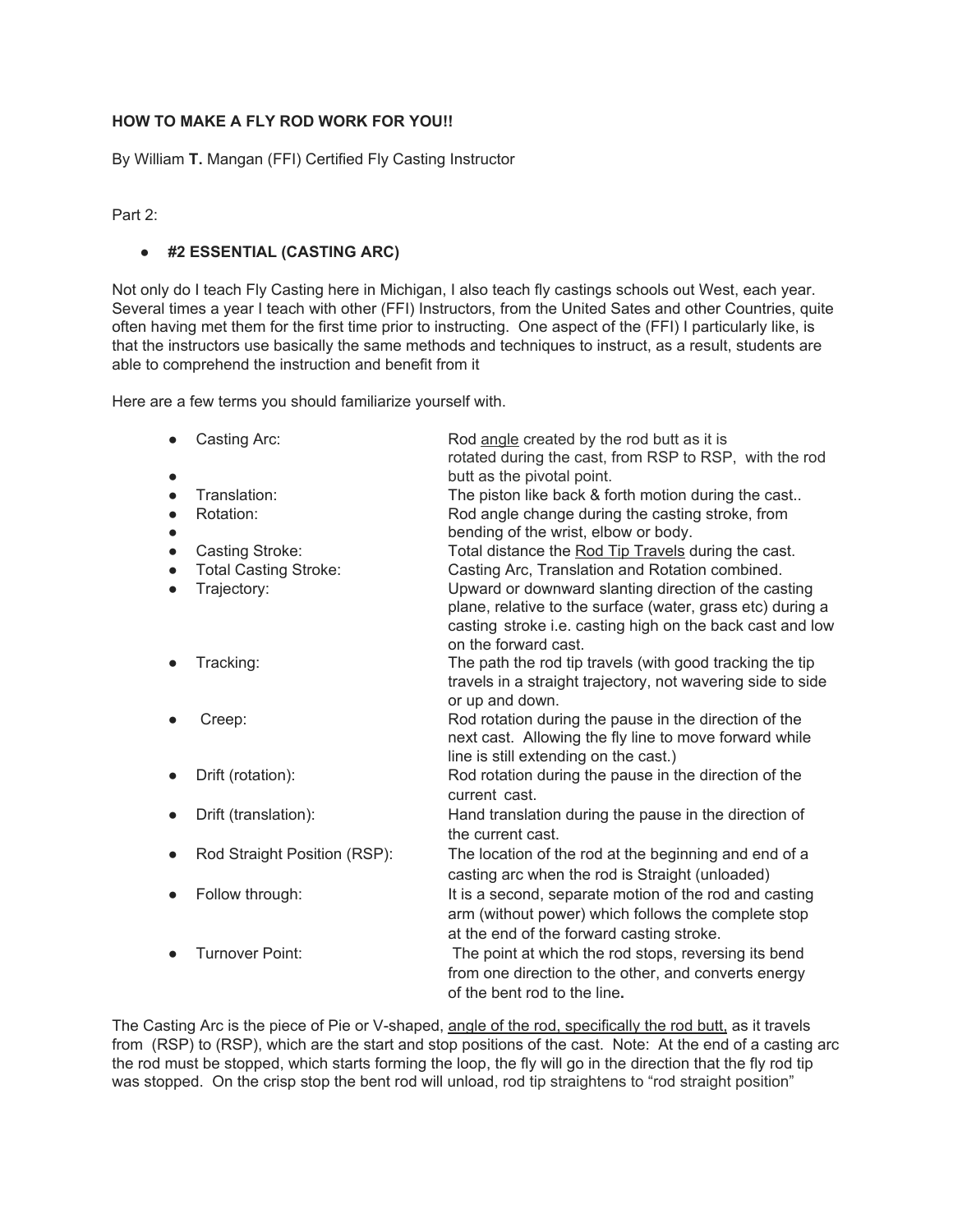(RSP), the tip counter flexes past the turning point, continuing with follow through past the RSP, then back to the (RSP) position.

The crisper the stop the tighter the loop, this applies for both the forward and back cast.

The Casting Arc MUST accommodate the Rod Bend, the deeper the rod bend the wider the casting arc must be. Several things effect the rod bend. The fly line has weight, therefore the more line you are casting outside the rod tip, the more the rod will load (bend). The faster you cast, the more the rod will load. Also the weight of the line effects the rod bend. Take for example a #5 weight fly rod with a #5 weight fly line. The #5 weight line has less weight/mass than a #6 weight line. All things being equal, line speed and length of fly line outside the rod tip, with the same fly rod, now oversized with a #6 weight line the rod will load more, therefore the casting arc must be widened with the #6 weight line.

The shorter the amount of line you are casting outside the rod tip, the narrower or shorter the casting arc must be. The longer the amount of line you are casting outside the rod tip, the wider or longer the casting arc**. See Fig. 1.**

In simplest terms remember:

## **SHORT LINE / SHORT CASTING ARC -- LONG LINE / LONG CASTING ARC**



**Fig 1. The casting arc must change when casting different line lengths. Note, the difference in the casting arc's with 25' line vs. 35' line.**

If your casing a narrow candy cane or V-shaped loop, the casting arc (rod butt angle from RSP to RSP) is correct for the amount of fly line, and acceleration (speed), in which you are currently casting the line, the rod tip will be traveling near a straight line path (SLP).

If your loops are wide or open, the rod tip is traveling in a convex (dome) shape. The casting arc must be narrowed, (rod butt angle RSP to RSP), think cast a smaller piece of pie!!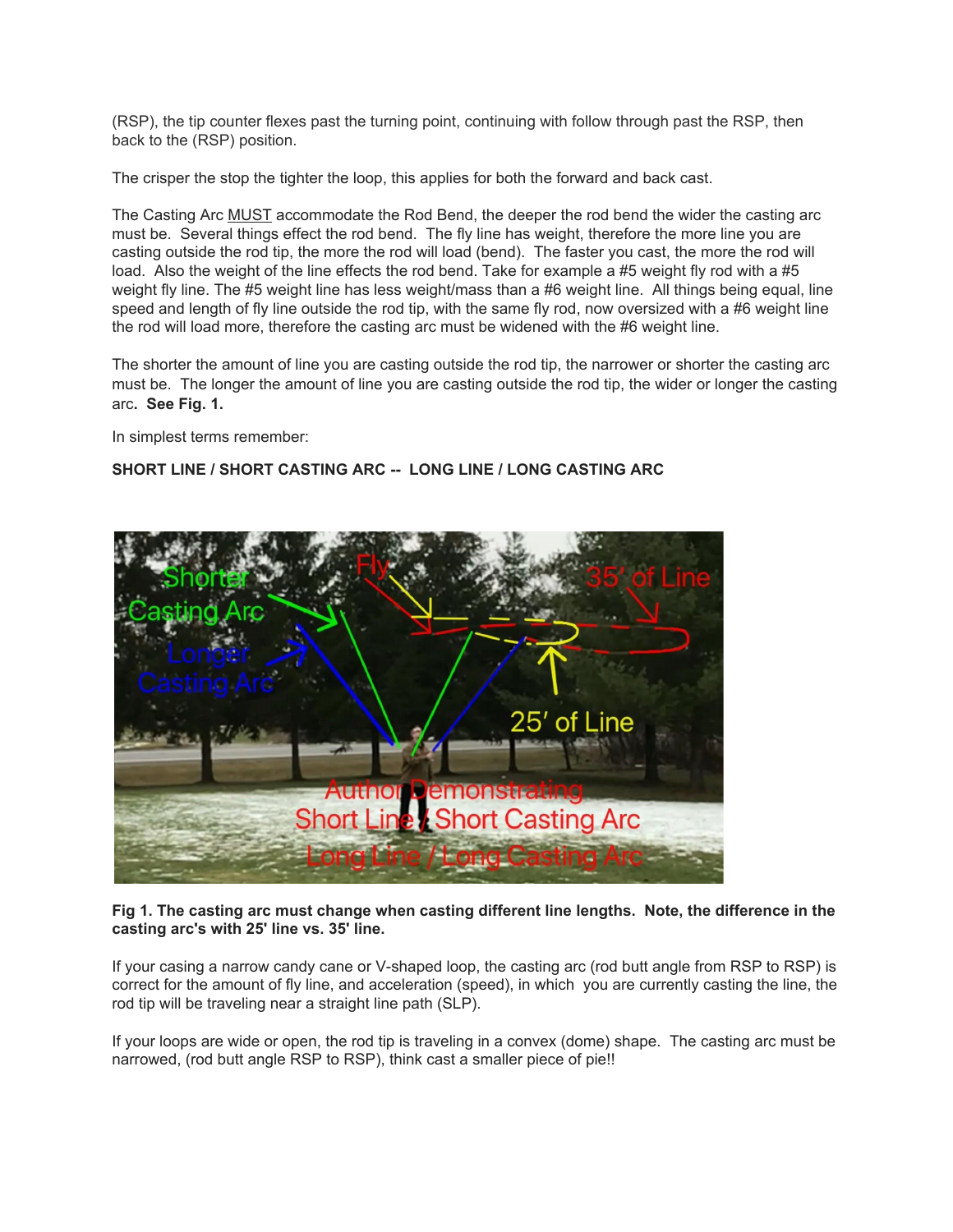Most often, especially with beginners, wide loops are caused by too much wrist rotation. Typically there should be no more than 20 percent of wrist rotation used. If you are using too much wrist rotation, try increasing the casting stroke length. By increasing the casting stroke length, while maintaining the same casting arc, the rod tip will travel farther, which will better accommodate the rod bend, getting the rod tip to travel closer to a (SLP). Remember you can create rotation with your arm and body instead of your wrist, this makes it less likely you will over rotate.

The angle between the rod butt and your wrist should be approximately 3 of your finger widths wide. If you keep this angle you will not rotate your wrist too much. There are different techniques to aide in stopping to much wrist rotation, like putting the rod tip inside your sleeve or tying the wrist to the rod butt etc. The problem with these techniques, I believe, is that it restricts the wrist to much.

If your having a wrist rotation issue try my favorite technique: Pick up a kids swimming noodle and cut off about a 4 inch long section, then trim 2 sides of the noodle section so that the total width is approximately 3 of your finger widths wide. Now cast with the section of noodle slightly gripped (not a death grip), between your wrist and rod butt. Keep just enough pressure on the noodle section so that it stays between your wrist and rod butt, without falling out, if it falls you opened your wrist up to much. When applying the "Crisp Stop", slightly tighten your wrist on the noodle. This is the my first go to technique I use when students have a wrist rotation issue and it works!! Practice with the noodle section until the angle, between rod butt and wrist, becomes second nature. **Fig. 2.**



## **Fig. 2. Use the Noodle Technique to help learn proper wrist rotation.**

If your loops are tailing, then you must widen the angle of your casting arc (rod butt angle from RSP to RSP).

Tailing loops are caused from an abrupt application of power, somewhere during the casting stroke. One of the most common faults for a tailing loop is (Creep), and usually occurs on the back cast. Creep, as already stated, is rod rotation during the pause in the direction of the next cast. For example, on the back cast instead of stopping the rod at (RSP), holding it there and pausing (waiting for the line to straighten) the caster slowly moves (Creeps) the rod forward, then stops and waits. The farther the rod Creeps forward, the more slack that is introduced, and the shorter the remaining casting arc will be. Because of Creeping the distance needed for completing the proper casting arc has now been shortened, there is now too much mass/weight of line, to properly accommodate the rod bend.